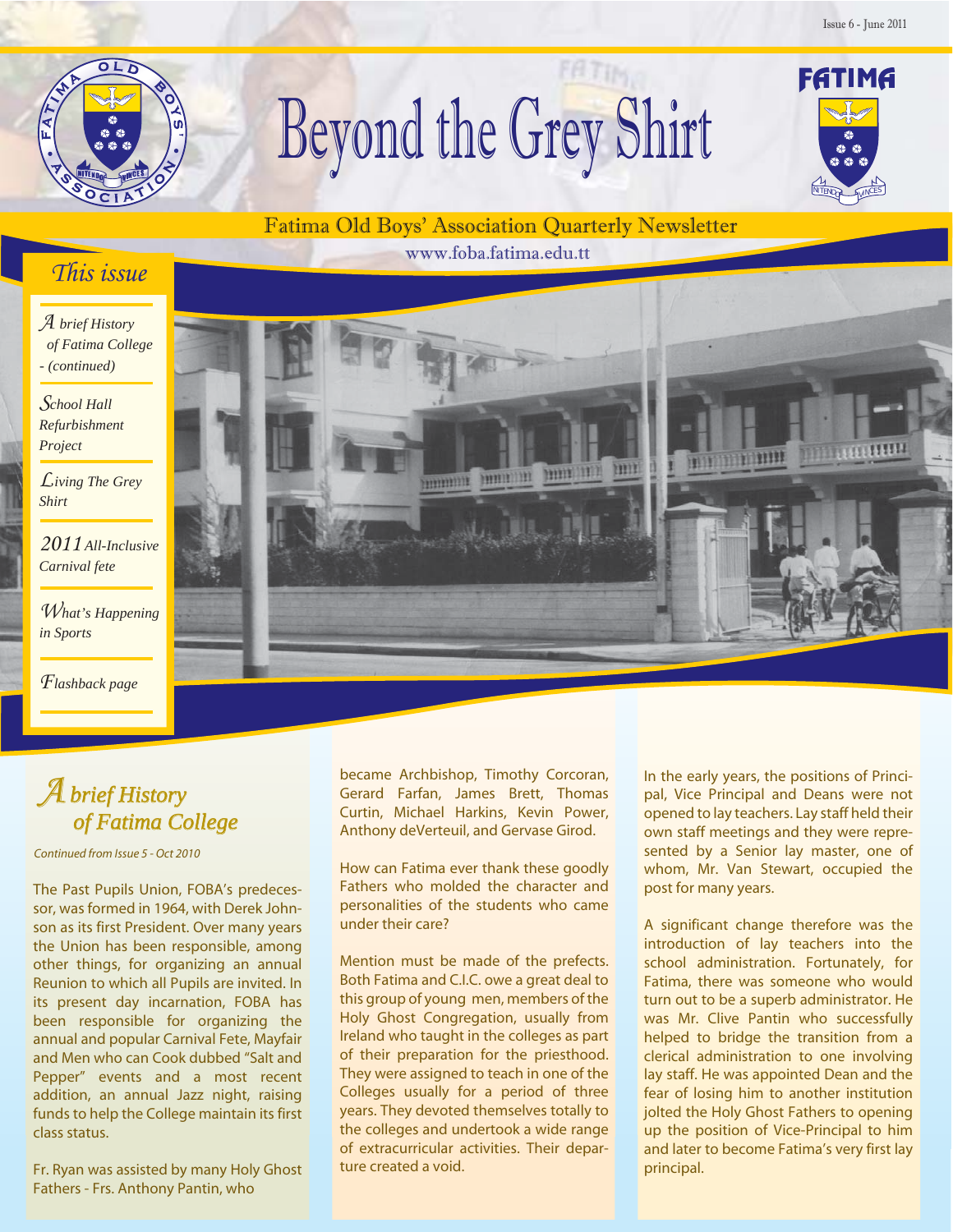

Beyond the Grey Shirt

FOBA was asked by the Principal Fr. Gregory Augustine to initiate a project to increase the capacity of the College's assembly hall.

The project involved the design and construction of a mezzanine floor to accommodate approximately 400 persons standing.

The mezzanine floor constructed at Fatima is a steel special moment-frame, which is designed in accordance with AISC 360-05 and the seismic provisions of AISC 341-05. Beams, columns and beam-column connections in steel special moment frame are proportioned and detailed to resist flexural, axial and shearing actions that result as a building sways during strong earthquake ground shaking.

The mezzanine floor area is 11.40m wide and 10m long with an additional arched cantilever of maximum cord length 1.5m. It is five tier with a total floor area of approximately 117m2.

Construction of the mezzanine floor commenced on Tuesday 27 July 2010 with the cutting of the floor tiles in the assembly hall. All heavy construction i.e. foundation, columns, beams and composite floor decking was completed by 4 September 2010 to facilitate the opening of the school term on Monday 6 September 2010.

During the months of September, October and November 2010, the metal framing for the tier system and the 20mm plycem board floor system were installed and the entire floor area tiled. These works were executed after school hours and on weekends.

Fluorescent lighting fixtures were installed on the underside of the mezzanine floor and the entire underside was cladded using an aluminum framing system and gypsum.

The mezzanine floor project was fully completed by 25 November 2010 and the College had full use of the new mezzanine floor for the annual Christmas concert on the 27th and 28th of November 2010.



## L*iving The Grey Shirt By Derek Chin Fatt*



Introducing, Mr. Derek Chin Fatt – Derek graduated from Fatima fifth form in 1977 and continued on to John S. Donaldson technical institute via a pre-certification pro-

gramme orchestrated by the then principal Mr. Clive Pantin, for a struggling form 2B at the time. There he earned his Electrical\Electronic Engineering technicians diploma.

His further education was conducted due to and while at various positions at a number of companies outlined later on, these include – Digital Electronic training in the country of Malta in 1980, and five other training courses at CTech in Dayton, Ohio. Comprehensive Management training which included such topics as union negotiations, warehouse management, grocery management and the like…

Mr. Chin Fatt's first employment after leaving John S. Donaldson Technical Institute in 1980 was with R.J Shannon & Co. ltd. repairing and installing (Electronic/Electrical) Cash registers, R.J Shannon was later bought over by CCS and Derek left the company and joined Lisa Ltd. as Manager of the Technical Servicing Department.

In 1985 Derek joined the Family business, Chin Fatt's bakery, Diego Martin, managing the business for the next eight years, followed by Manager of Bakery Operations for the Hi Lo chain of groceries 93-95.

In 1995 Derek joined Jen Mar Business Machines Ltd. where he launched, managed and built the computer department of the company over the next seven years, leaving the company with the computer department as the highest earning department within the company.

At this juncture his life took a major turn leaving our shores to manage and re-engineer the workings of Palm Court restaurant in Guyana for the next two years. On return to Trinidad and at a cross roads he made the decision to go into business for himself forming CAM Services in 2003, being able to register the business in 2004. CAM Services today is an ongoing and successful concern in the business of design, installation and maintenance of Point-of-Sale and security systems and music (equipment and D.J. services).

What is your best memory of your time at Fatima? – Form 4, with the creation of the A.V. (Audio Visual) center. Derek was one of the boys in the very first group involved with the A.V. center under Mr. Bruce Paddington. The activities at the time by this group involved archiving music, organizing educational films and operating the projector facilitating educational programmes.

He also remarks about being at Fatima for the entry of the very first female teachers Ms. Kelswick and Ms. Zakoor (for whom any of us who had the pleasure of being at Fatima during her tenure left an indelible impression to say the least)

What is your worst memory of your time at Fatima? – Form 2 where he was among the group of boys of Form 2B who at the time were considered the most delinquent, rebellious students of the school.

Did you have a "nickname" while at Fatima? – reluctantly he discloses that on some occasions he was called "Bighead"… Boys will be boys.

Derek notes among the most enjoyable times of his life being an avid Windsurfer and a founding member of the (now defunct) Windsurfing Association of Trinidad and Tobago.

Today Derek continues to run and grow his company, is married and the father of a daughter (studying culinary arts in Barbados) and three boys, two of whom have joined him in the business and the last still in school. He has also been a D.J. since fifteen years old and continues to do so under the sobriquet of D.J. Harddrive.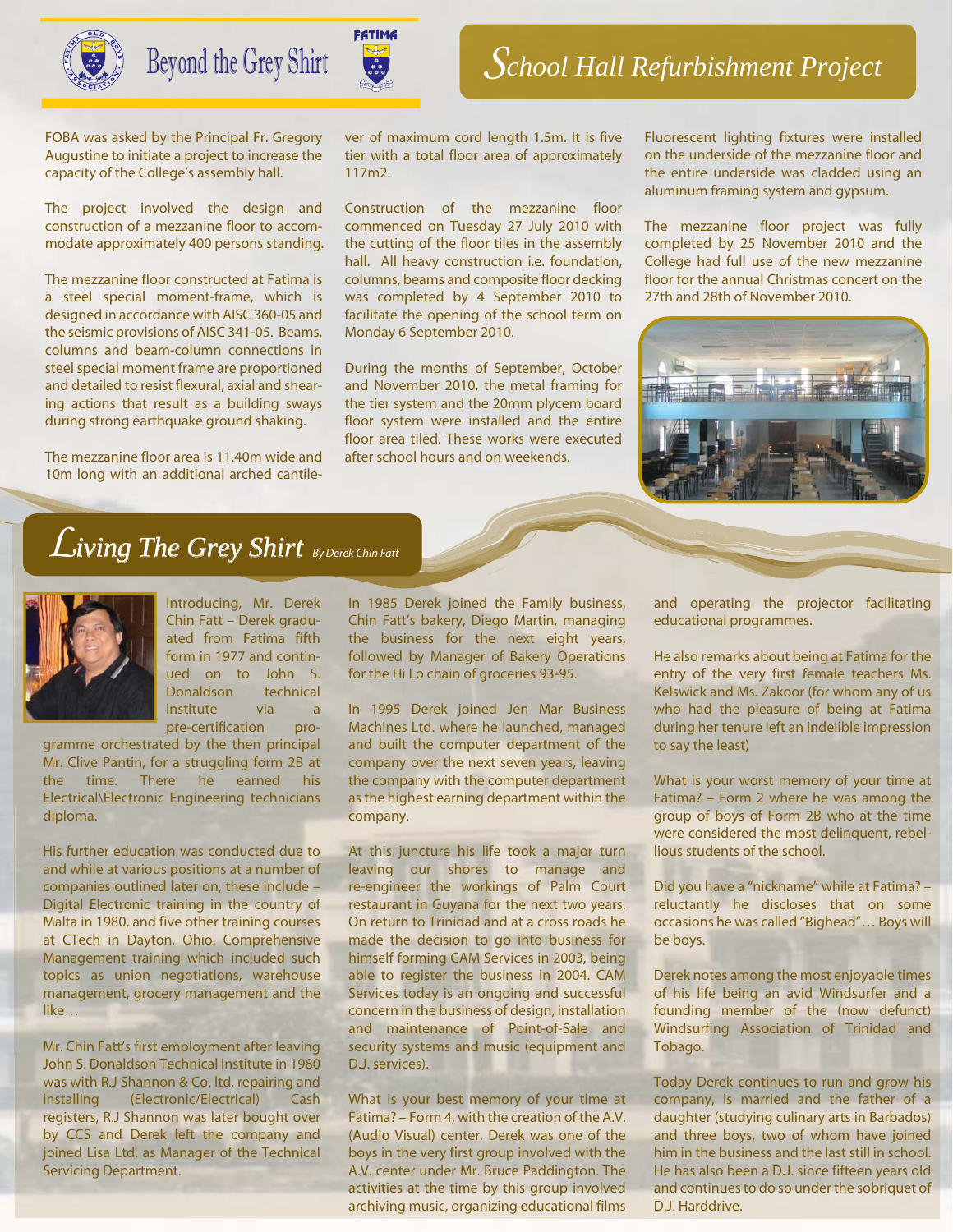

# Beyond the Grey Shirt

# 2011*All-Inclusive Carnival fete*



NITE SOUND NEWSLES

**FATIMA** 

#### *Wayne Blackman, Class of 1984*

My experience at FOBA's Carnival fete 2011 was overwhelming to say the least. The theme this year was 'Shine For All to See' and it was a wonderful night of great entertainment by Roy Cape and the All Stars, featuring Blaxx, Rita Jones and Olatunji with a guest performance by Iwer George; with further performances by Dil E Nadan and Destra with T.C., Swappi and Skinny Fabulous. Food of every variety and premium drinks were in abundance such that you couldn't possibly sample all. Patrons all agree – FOBA's Carnival fete is safe, decadent and tremendous fun where you get your money's worth and then some!!

*(go to www.foba.fatima.edu.tt for the full article as well as pictures)*



# What's happening in **SPORTS** Sports Achievements, Sept. 2010 to May 2011

#### *Athletics*

14th November, 2010. Brendan Hatch, Antonio Achee, William Alexander, Scott Ifill and Kevin Hannays accepted the invitation from Mayaro Secondary School to participate in its 1st 5k Relay held in Mayaro. Our FATIMA boys performed very well and established themselves as a force to be reckoned with. This group set the tone for the rest of the competitive season.

28th November 2010. At the National Amateur Athletic Association (NAAA) cross country meet in Couva, fourteen of our boys participated in the boy's under-15 division emerging the champion boys' school. This was the first of several titles Fatima has claimed this season and was also the first time we have ever participated in the NAAA cross country event.

15th January, 2011. Next up was the Secondary Schools 5K Championship in Toco. Here, 11 of our talented athletes (from forms 1 to 6) endured the long trek to and from Toco, placing fourth (4th) out of the colleges present and eighth (8th) out of the eighteen (18) boys schools.

10th February, 2011. Fatima College emerged as the champion team at the National Secondary Schools Relay Festival in the under-20 4x400m event (Breon Mullings, William Alexander, Mikheil Caraby, Ché Carr) and the under-15 4x100m race

(Graeme Felix, Xavier Mulugata, Jonathan Cassimire and Nkosi Craigwell-Walkes). The full team of 48 placed fourth (4th) out of all secondary schools in Trinidad and Tobago and second (2nd) in the colleges category.

*(Submitted by Mr.Nigel Cooper, Teacher/Coach – continued in Issue #7)*

#### *Swimming*

The swimming season started with the first competition in November 2010 with Fatima College emerging victoriously in the National Secondary School Swim Competition and the Best North Secondary School Competition with 328 points over St. Mary's College who had 308 points.

The Fatima boys who excelled in swimming are Shane Corbie in the non-competitive competition and Joshua Romany, Dillon Carter, Joshua Baptiste and Blaine Sobrian in the competitive competition.

The Second National Swim Competition was in February 2011. Although we have dominated this competition for the last four (4) years we were beaten into second place by CIC who had 338 points to Fatima College 310 points.

#### *Water Polo*

Last year the open Fatima team won this division for the first time since this competition started. Ten boys have made it onto the Trinidad and Tobago National Water Polo team.

*(Submitted by John G. Ferreira, Coach - continued in Issue #7)*